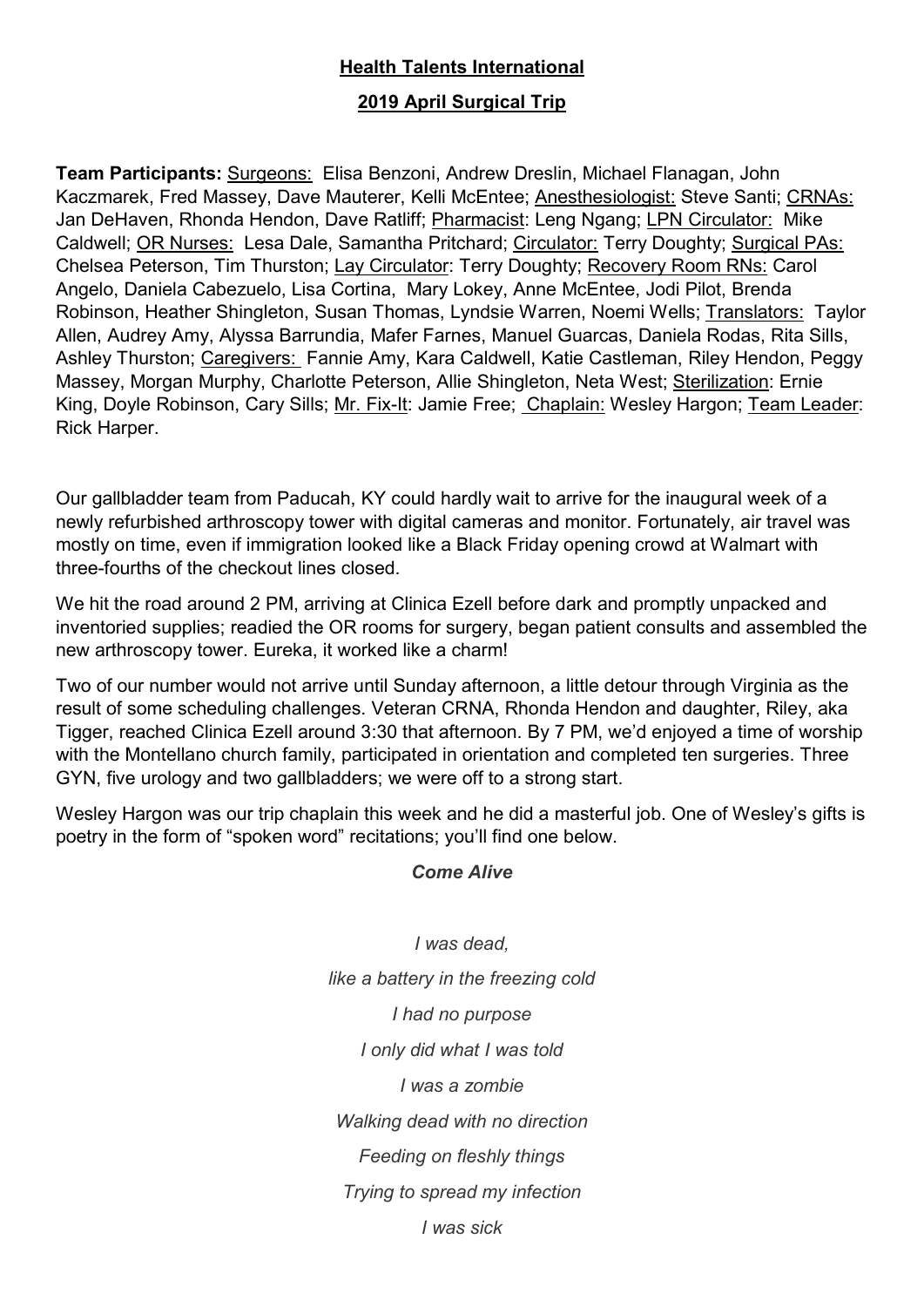*And I thought that I was okay I was focused on me And having My way Had no idea That something better existed Until I signed my life away And I was freshly enlisted into the kingdom of God And now I can see There's something more to live for Than just my flesh and teeth Something that's more gratifying than the sweetest of sweets Something with more peace Than a full day at beach*

> *And that's Christ He is life And when I found him It's like I was revived I had new purpose and a better peace of mind And it wasnt just about me And what I had in mind I wasn't mine I was sold out I was so proud And I felt whole Like no doubts*

> *And I knew that I just had to share this feeling So I talk about the only name That brings us all healing*

> > *And that's Jesus*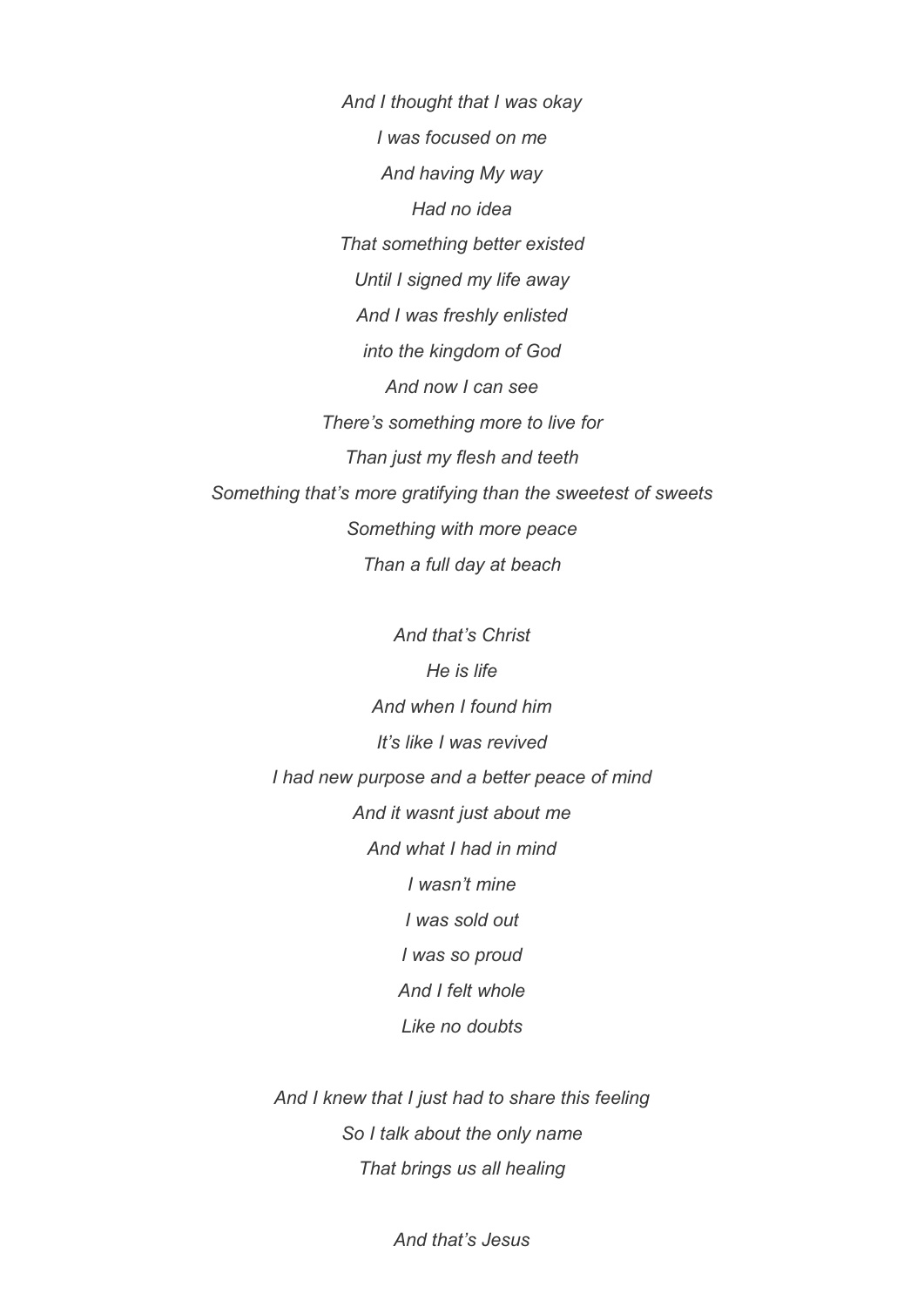*He is risen And without him We'd still be unforgiven He is light He is right So accept his call And come alive*

This was Wesley's first time out of the country, so everything was an adventure…don't be surprised if Guatemala is part of his future plans in ministry.

Our team numbers were small when compared to our January and February teams, in fact we hired a couple of Guatemala professional nurses to work the midnight shift and enhance our quality of care and improve our patient to RN ratio. This would limit those who were able to go out on mobile clinics with our physicians,





but we still found time to send out a few throughout the week. Fannie Amy, recently widowed, came with her granddaughter, Katie and daughter-in-law, Audrey. Fannie had such a wonderful time she has already signed up for the October trip.

Katie, along with Riley and Allie Shingleton were the only teens on this trip. (Allie is nicknamed Bundle, since she is a thirteenyear old bundle of joy.) Charlotte Peterson, mother to veteran PA, Chelsea, spent much of the week in OR two, learning to circulate and observe her daughter plying her trade.

Peggy Massey joined her husband, Dr. Fred; Neta King was there with her husband, Ernie; Ashley Thurston with her father, PA, Tim Thurston. Ernie, Fred, Neta and Peggy octogenarians, not through serving. Other family units included Doyle and Brenda Robinson; Kelli and Anne McEntee; Cary and Rita Sills; Jamie Free and wife Samantha. If you haven't noticed, we're fond of our family combos.

Monday resulted in seventeen cases, and all patients did well. Six GYN, five gallbladders, three urology and three general cases, pretty close to the maximum we could in a single day. Tuesday brought another sixteen, Wednesday thirteen and Thursday eight. All patients were discharged on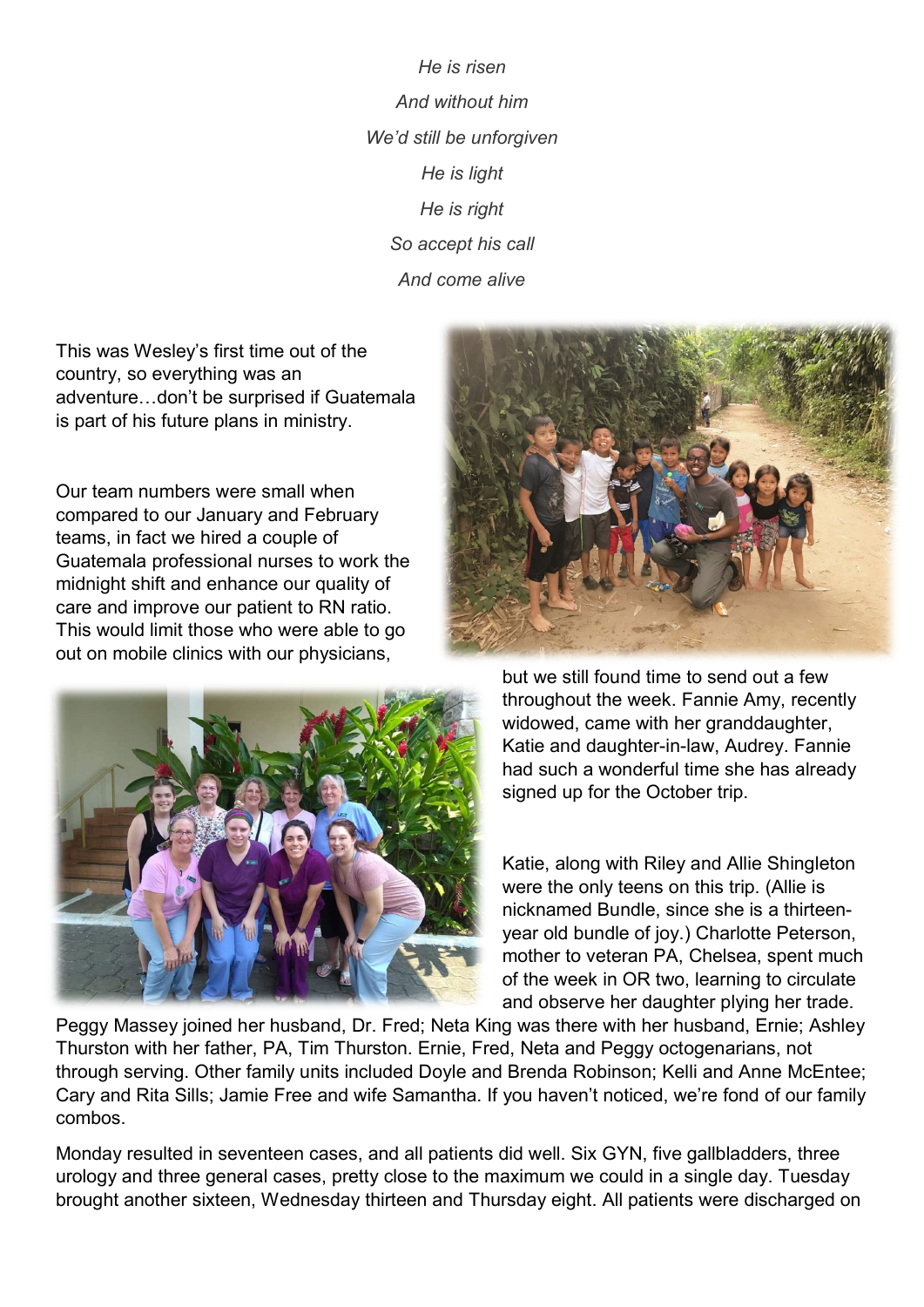Friday, and we have since received a report from Dr. Walter Sierra that all patients returning for checkups were complication free.

One special patient, Wendy, who developed a fistula following surgery in September, had a successful repair confirmed by a cystogram. God be praised!



## *Last Hope*

*Tell me what's playing on your radio Tell me what's playing on your iPod Tell me what's playing on your T.V. And could you tell me that it's all glorying God ? I highly doubt it Because we are living in a world that is misguided Because we are living in a world where there's war And there's pain and we hurt and there is nothing we can do about it Except pray Because we don't know what tomorrow brings Tonight, could be the last time that we ever dream So, if you get another day You should pray*

*That'll you'll never go astray*